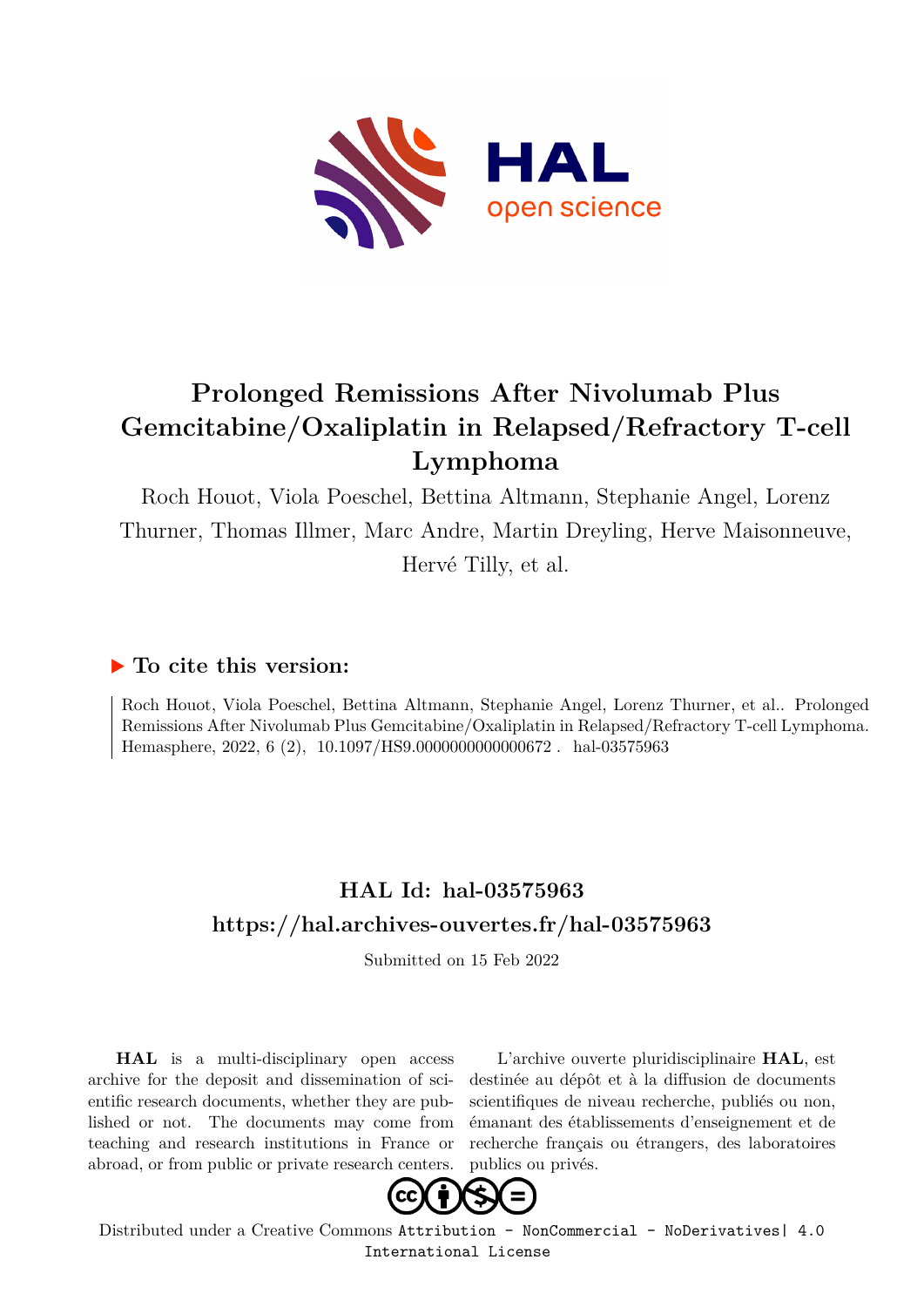# **HemaSphere**

Letter Open Access



## Prolonged Remissions After Nivolumab Plus Gemcitabine/Oxaliplatin in Relapsed/Refractory T-cell Lymphoma

Roch Houot<sup>1</sup>, Viola Poeschel<sup>2</sup>, Bettina Altmann<sup>3</sup>, Stephanie Angel<sup>2</sup>, Lorenz Thurner<sup>2</sup>, Thomas Illmer<sup>4</sup>, Marc Andre<sup>5</sup>, Martin Dreyling<sup>6</sup>, Hervé Maisonneuve<sup>7</sup>, Hervé Tilly<sup>8</sup>, Stephanie Mayer<sup>9</sup>, Olivier Casasnovas<sup>10</sup>, Steven Le Gouill<sup>11</sup>, Fritz Offner<sup>12</sup>, Guillaume Cartron<sup>13</sup>, Andrea Kerkhoff<sup>14</sup>, Thomas Weber<sup>15</sup>, Joerg Hoffmann<sup>16</sup>, Marita Ziepert<sup>17</sup>, Wolfram Klapper<sup>18</sup>, Emmanuel Itti<sup>19</sup>, Dirk Hellwig<sup>20</sup>, Giorgi Natchkebia<sup>21</sup>, Laurence de Leval<sup>22</sup>, Andreas Rosenwald<sup>23</sup>, Corinne Haioun<sup>24</sup>, Laurent Dercle<sup>25</sup>, Philippe Gaulard<sup>26</sup>, Gerhard Held<sup>21</sup>

Correspondence: Roch Houot ([roch.houot@chu-rennes.fr\)](mailto:roch.houot@chu-rennes.fr).

**Exercise 1 Figure 1** T-cell lymphomas (PTCL) represent a heterogeneous group of aggressive lymphomas, which usually carry a poor prognosis. Malignant T cells may overexpress programmed death ligand 1 (PD-L1), which signal eripheral T-cell lymphomas (PTCL) represent a heterogeneous group of aggressive lymphomas, which usually carry a poor prognosis. Malignant T cells may overexpress programmed death ligand 1 (PD-L1), which siginhibitory signal on normal T-cells further suppressing antitumor immunity. They can also express PD1, which may act as a tumor suppressor on malignant  $T$  cells.<sup>1</sup> Thus, in principle, blocking the PD1/PDL1 synapse in PTCL may lead to either tumor regression or progression.2 Nevertheless, PD1-blockade demonstrated antitumor activity in monotherapy in patients with relapsed/refractory (R/R) PTCL with an ORR around 33%.3,4

The NIVEAU trial is an ongoing international, multicenter, randomized, open label, phase 3 study testing Nivolumab (Nivo)

- *15Department of Internal Medicine IV, Hematology and Oncology, University Hospital Halle (Saale), Martin-Luther-University Halle-Wittenberg, Halle (Saale), Germany*
- *16Department of Hematology, Oncology and Immunology, Philipps University Marburg, University Hospital Giessen and Marburg, Germany*
- *17Institute for Medical Informatics, Statistics and Epidemiology, University Leipzig,*  Germany

in combination with Gemcitabine and Oxaliplatin (Gem-Ox)  $[\pm$  Rituximab] for patients with aggressive (B and T cells) non-Hodgkin lymphoma, in first relapse or progression, who are not eligible for high-dose chemotherapy (NCT03366272). Here, we performed a preliminary analysis of the experimental arm (Nivo-GemOx) of the PTCL cohort to assess the safety and efficacy of this regimen in this population.

Key eligibility criteria include the following: first relapse or progression of PTCL, ineligibility for high-dose therapy (defined as age > 65 years or older than 18 years if HCT-CI score > 2), only 1 prior chemotherapy regimen including an anthracycline. Patients in the experimental arm were planned to receive 8 cycles Nivolumab (3mg/kg at day 0 of cycle 1 and day 1 of cycle  $2-8$ ) plus Gemcitabine (1000 mg/m<sup>2</sup> at day 1) and Oxaliplatin

*HemaSphere (2022) 6:2(e672).* 

*<http://dx.doi.org/10.1097/HS9.0000000000000672>.*

<sup>&</sup>lt;sup>1</sup>Department of Hematology, CHU Rennes, University of Rennes, INSERM U1236, *Rennes, France*

*<sup>2</sup> Department of Hematology, Oncology and Rheumatology, Saarland University Medical School, Homburg/Saar, Germany*

*<sup>3</sup> Institute for Medical Informatics, Statistics and Epidemiology, University Leipzig, Germany*

*<sup>4</sup> Hematology-Oncology Practice, Dresden, Germany*

*<sup>5</sup> CHU UCL Namur, Yvoir, Belgium*

*<sup>6</sup> Department of Medicine III, LMU Hospital Munich, Germany*

*<sup>7</sup> Clinical Hematology, Centre Hospitalier Départemental Vendée, La Roche-sur-Yon, France*

*<sup>8</sup> Department of Hematology, Centre Henri Becquerel, Rouen, France*

*<sup>9</sup> Department of Internal Medicine III, Hematology and Oncology, University Hospital Regensburg, Regensburg, Germany*

*<sup>10</sup>Department of Hematology, CHU Dijon, Dijon, France*

*<sup>11</sup>Department of Hematology, CHU Nantes, Nantes, France*

*<sup>12</sup>University Hospital Ghent, Gent, Belgium*

*<sup>13</sup>Department of Hematology, CHU Montpellier, Montpellier, France*

*<sup>14</sup>Medizinische Klinik A, Hematology and Oncology, University Hospital Muenster, Germany*

*<sup>18</sup>Department of Pathology, Hematopathology Section, University of Schleswig-Holstein, Campus Kiel, Germany*

*<sup>19</sup>Department of Nuclear Medicine, Henri Mondor University Hospitals, AP-HP/U-PEC, Créteil, France*

*<sup>20</sup>Department of Nuclear Medicine, University Hospital Regensburg, Germany*

*<sup>21</sup>Department of Internal Medicine 1, Westpfalz-Klinikum, Kaiserslautern, Germany 22Department of Laboratory Medicine and Pathology, Institute of Pathology,* 

*Lausanne University Hospital and Lausanne University, Switzerland*

*<sup>23</sup>Institute of Pathology, University of Würzburg, Germany*

*<sup>24</sup>Lymphoid Malignancies Unit, Henri Mondor University Hospital, APHP, Créteil, France*

*<sup>25</sup>Department of Radiology, Columbia University Irving Medical Center, New York, New York, USA*

*<sup>26</sup>Department of Pathology, Henri Mondor University Hospital, APHP, INSERM U955, Université Paris-Est, Créteil, France*

*R.H., V.P., B.A., P.G., and G.H. have contributed equally to this work. NIVEAU (NCT03366272)*

*Supplemental digital content is available for this article.*

*Copyright © 2021 the Author(s). Published by Wolters Kluwer Health, Inc. on behalf of the European Hematology Association. This is an open access article distributed under the [Creative Commons Attribution License 4.0 \(CCBY\)](http://creativecommons.org/licenses/by/4.0/), which permits unrestricted use, distribution, and reproduction in any medium, provided the original work is properly cited.*

*Received: 3 June 2021 / Accepted: 18 November 2021*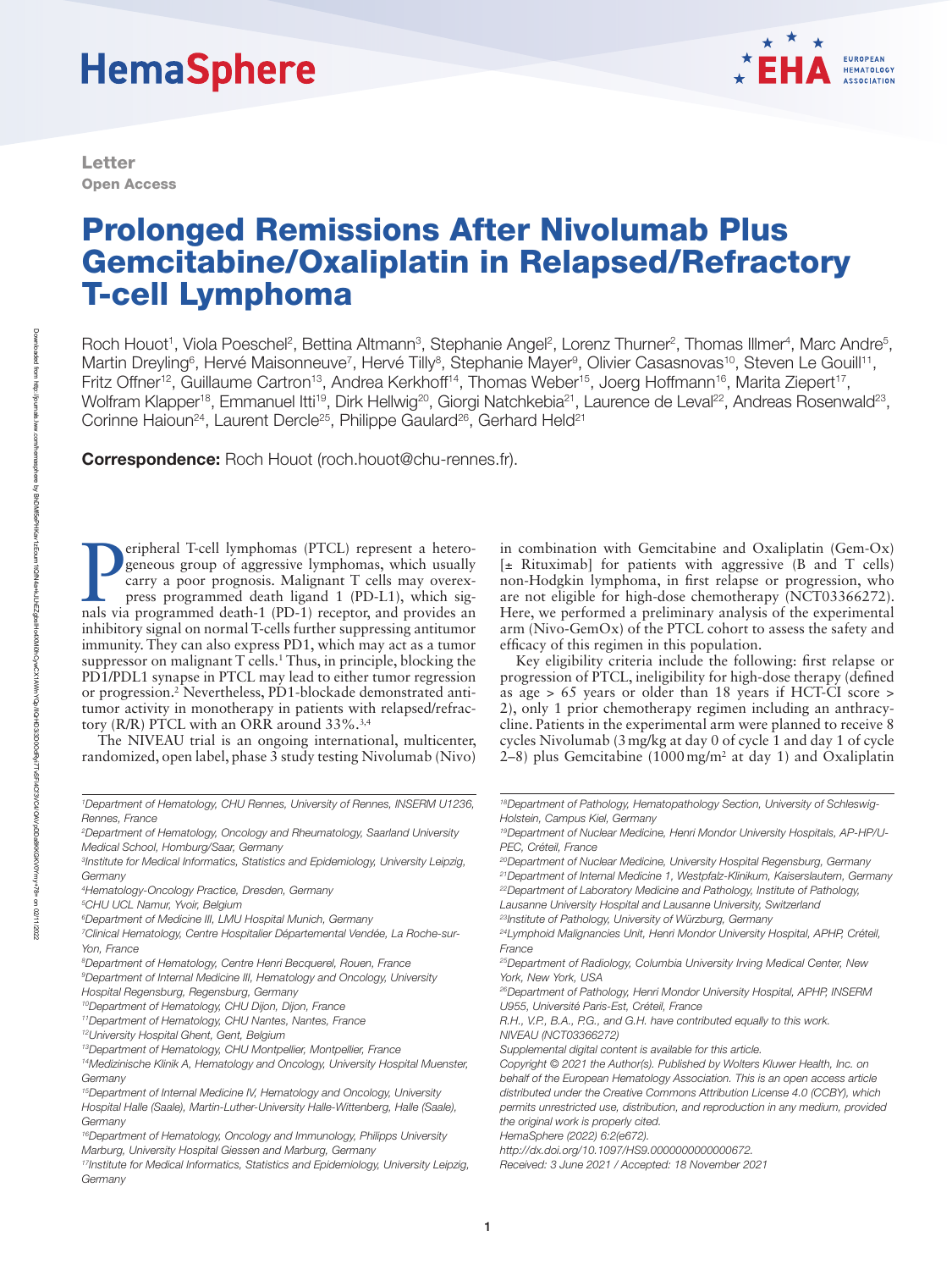$(100 \,\text{mg/m}^2$  at day 1) in 2-week intervals followed by additional 18 infusions of Nivolumab (3mg/kg) biweekly as consolidation over a period of 1 year or until progression. Response was evaluated after 4 and 8 cycles of Nivo-GemOx according to the Lugano classification, $5$  and every 3 months by CT-scan during consolidation therapy. Each progression/relapse of PTCL had to be reported as an SAE.

The analysis (data cutoff October 16, 2020) included 12 patients enrolled in the experimental arm (Supplementary Digital Content Table 1, <http://links.lww.com/HS/A216>): 4 (33%) PTCL NOS, 3 (25%) AITL, 1 (8%) nodal TFH-PTCL, 2 (17%) ALCL ALK-, 1 (8%) EATL, and 1 (8%) MEITL. Median age was 69.5 years (range, 53–80), 7 (58%) patients were male, 2 (17%) had received a prior autologous stem cell transplantation, and 5 (42%) were refractory to first line therapy. At enrollment, performance status was 0–1 in 9 (75%) pts and 2 in 3 (25%) pts, 11 (92%) had Ann Arbor stage III–IV, 2 (17%) had B-symptoms, 7 (58%) had more than 1 extranodal site and 4 (33%) had elevated LDH. PD1 and PD-L1 were expressed by the tumor cells in 6/10 (60%) and 2/11 (18%) patients, respectively (Table 1).

Patients have received a median of 6 (range, 1–8) cycles of GemOx and 8 (range, 1–26) infusions of nivolumab. Treatment was prematurely discontinued in 9 patients (7 during induction and 2 during consolidation), due to lymphoma progression (n = 6), toxicity  $(n = 2)$ , or intercurrent disease  $(n = 1)$ , yeast septicemia). There were 28 SAE in 11 patients, including 8 progressive diseases (Supplementary Digital Content Tables 2; <http://links.lww.com/HS/A216> and 3; [http://links.lww.com/](http://links.lww.com/HS/A216) [HS/A216\)](http://links.lww.com/HS/A216).

Nine (75%) patients achieved an objective response (4 complete responses and 5 partial responses). Two patients experienced primary progression upon Nivo-GemOx (Table 1): patient 9 (MEITL, PD1-negative) and patient 12 (PTCL-NOS, strongly PD1-positive). In these 2 patients, tumor growth rate (TGR) assessed during the first cycle of Nivo-GemOx (experimental period) was more than 2-fold higher than TGR assessed during the prior line of therapy (reference period) (Supplementary Digital Content Figure 1; [http://links.lww.com/HS/A216\)](http://links.lww.com/HS/A216). Unfortunately, the reference period cannot be a wash-out period (off-therapy) in aggressive lymphoma. In this fast-growing disease, the reference period is the prior line of therapy, as only on-treatment CT-scans are available before initiation of the experimental salvage treatment regimen. Thus, the standard criteria for hyperprogression, which have been established in solid tumors, could not be strictly applied in our cohort of patients.<sup>6</sup> Nevertheless, patient 9 (MEITL, PD1-negative), which progressed after first-line therapy of 2 cycles of CHOEP and 2 cycles of high-dose Methotrexate experienced a second progression after the second cycle of GemOx. Patient 12 (PTCL-NOS, strongly PD1-positive), which progressed 1 month after 6 cycles of CHOP plus additive radiotherapy experienced a rapid second progression within its first cycle of study treatment, when again a partial remission lasting several months could be achieved after switching to third-line therapy. In this patient, nivolumab might have promoted lymphoma progression. However, shorter duration of remission in relapse represents a common phenomenon in lymphoma. Thus, establishing scientific criteria for hyperprogression are warranted. We did not find a clear correlation between PD1/PD-L1 expression on tumor cells and response to Nivo-GemOx. However, PD-L1 may also be expressed by bystander cells from the tumor microenvironment. This will be further explored in the final analysis of the clinical trial. Among the 9 responding patients, the median DOR was 14.9 months. Median PFS2 (time from randomization to second relapse/progression/death) was 6.9 months (95% CI, 0.3-13.5) versus 7.7 months (95% CI, 7.2-8.2) for PFS1 (time from diagnosis to first relapse/progression). Importantly, PFS2 was superior to PFS1 in 4 out of 10 patients (40%), and not informative in 2 pts: patient 10 who is still on therapy (ongoing PFS) and patient 8 who died prematurely of infection (Figure 1). Median OS was 24.8 months (95% CI, 1.6-47.9). After a median follow-up of 26.8 months, 7 patients have died, either from lymphoma  $(n = 5)$  or infection (n = 2, 1 COVID-19 infection and 1 yeast septicemia), and 5 remain alive.

These preliminary results show that nivolumab in combination with GemOx is well tolerated. Although some reports raised the concern that anti-PD1 therapy may promote tumor proliferation in T-cell lymphoma,<sup>1,7,8</sup> other studies demonstrated that anti-PD1 had efficacy in these neoplasms. $9-11$  Interestingly, the combination of Nivolumab with GemOx lead to high response rates and prolonged remissions (compared to firstline treatment) in a subset of patients. Longer PFS after salvage therapy suggests that it is more effective than the previous line of therapy, a CHOP-based regimen in our study. The combination of anti-PD1 antibody with chemotherapy may indeed have additive or synergistic clinical activity. Chemotherapy, notably gemcitabine and oxaliplatin, can promote tumor immunity by inducing immunogenic cell death and by disrupting the immunosuppressive tumor microenvironment.<sup>12</sup> Additionally, anti-PD1 therapy may not only stimulate the antitumor immune response but also may sensitize to chemotherapy.13–15 In non-Hodgkin

#### Table 1.

| PD1 and PD-L1 Expression in Individual Patients <sup>a</sup> |
|--------------------------------------------------------------|
|--------------------------------------------------------------|

| <b>Pt</b>      | <b>Histology</b>                                               | <b>PD1 Expression on</b><br>Tumor Cells (%) | <b>PD-L1 Expression on</b><br><b>Tumor Cells (%)</b> | <b>Best Response</b><br>by Investigator |
|----------------|----------------------------------------------------------------|---------------------------------------------|------------------------------------------------------|-----------------------------------------|
|                | Enteropathy-associated T-cell lymphoma (EATL)                  |                                             |                                                      | PR                                      |
| 2              | Peripheral T-cell lymphoma, NOS (PTCL-NOS)                     |                                             |                                                      | <b>CR</b>                               |
| 3              | Anaplastic large cell lymphoma, ALK-negative (ALK-ALCL)        |                                             | 100                                                  | <b>PR</b>                               |
| $\overline{4}$ | Angioimmunoblastic T-cell lymphoma (AITL)                      |                                             |                                                      | <b>CR</b>                               |
| 5              | Nodal peripheral T-cell lymphoma with TFH phenotype (TFH-PTCL) |                                             |                                                      | PR                                      |
| 6              | Peripheral T-cell lymphoma, NOS <sup>b</sup>                   | ΝA                                          | ΝA                                                   | <b>CR</b>                               |
|                | Anaplastic large cell lymphoma, ALK-negative <sup>b</sup>      | <b>NA</b>                                   | 50                                                   | PR                                      |
| 8              | Angioimmunoblastic T-cell lymphoma                             | 60                                          |                                                      | <b>SD</b>                               |
| 9              | Monomorphic epitheliotropic intestinal T-cell lymphoma (MEITL) |                                             |                                                      | <b>PD</b>                               |
| 10             | Peripheral T-cell lymphoma, NOS                                |                                             |                                                      | <b>CR</b>                               |
|                | Angioimmunoblastic T-cell lymphoma                             | 50                                          |                                                      | PR                                      |
| 12             | Peripheral T-cell lymphoma, NOS                                | 90                                          |                                                      | PD                                      |

*a* PD-1/PD-L1 expression was assessed by IHC and centrally reviewed. Immunostains for PD1 and PD-L1 were performed using a Leica Bond automated immunostainer, with the following primary antibodies: PD1, clone NAT105 mouse monoclonal antibody, Abcam Ab52587; PD-L1, clone QR001 recombinant rabbit monoclonal antibody, Quartett.

*b* Absence or inadequate material for central pathology review.

NA = not assessable.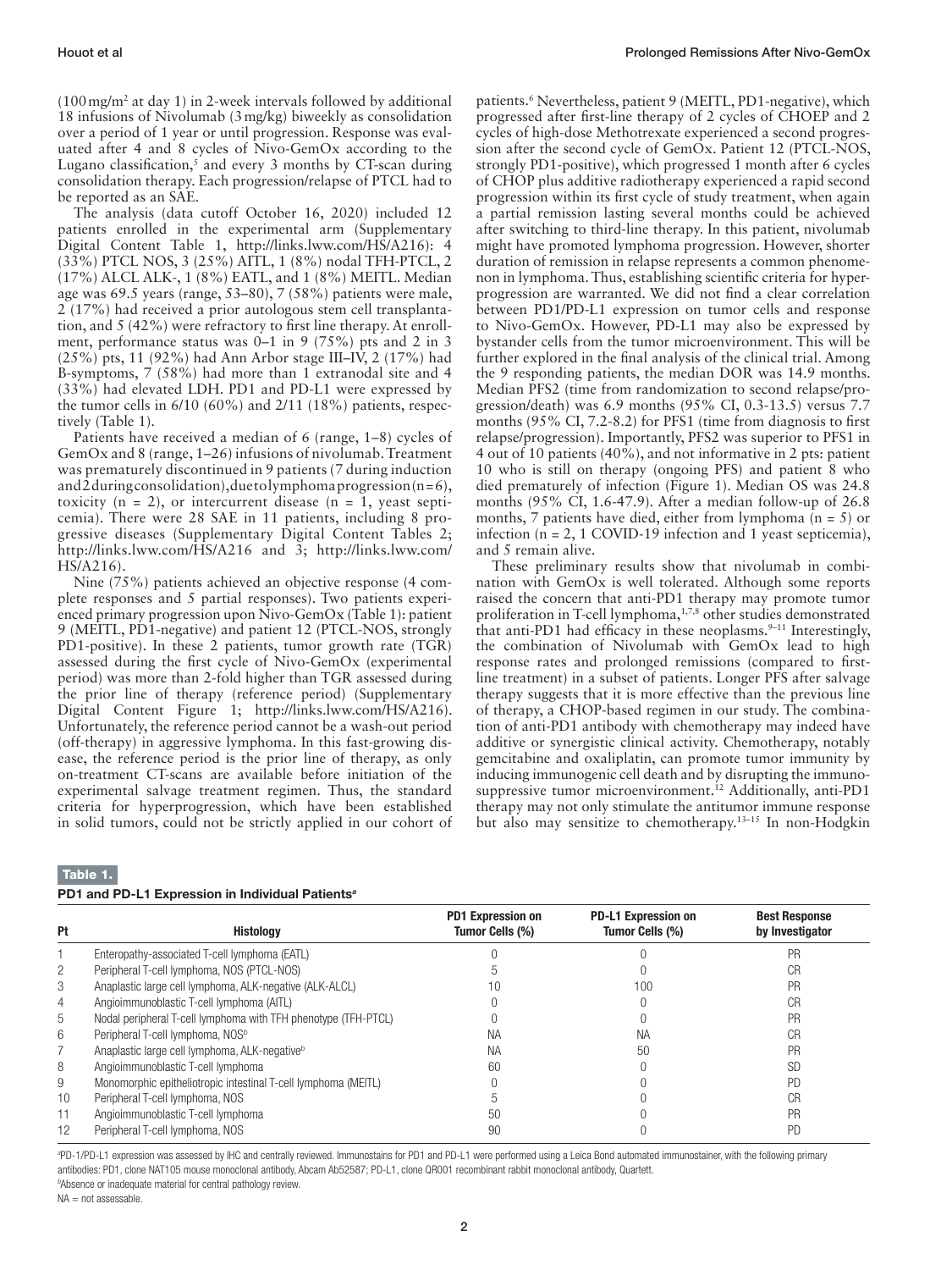

Figure 1. PFS1 vs PFS2 for individual patients. PFS1 is defined as the time from diagnosis to first relapse/progression. PFS2 is defined as the time from randomisation to second relapse/progression or death.

lymphoma, a retrospective study showed that the duration of response (DOR) to therapies given after checkpoint blockade therapy were longer than the DOR to treatment immediately prior to checkpoint blockade therapy, suggesting a potentiation effect of the immunotherapy.<sup>14</sup> Cytostatic drugs like gemcitabine and oxaliplatin are disrupting DNA replication, which requires transition into cell cycle.16,17 One might speculate, that blocking the PD1 pathway results in increased T-cell receptor signaling and proliferation, rendering the cell more susceptible for chemotherapy.1

Overall, these preliminary results show encouraging efficacy and safety profiles of the Nivo-GemOx regimen in R/R PTCL. These findings will have to be confirmed on a larger number of patients and by comparing this combination with the control arm (Gem-Ox) once the NIVEAU study will be completed. Translational research (including evaluation of tumor microenvironment, oncogenic TCR alterations, and *Pdcd1* genomic deletions) will also be performed to identify predictive markers of efficacy. The NIVEAU phase 3 trial is actively enrolling patients.

#### **DISCLOSURES**

R.H. received honoraria from Bristol-Myers Squibb, MSD, Gilead, Kite, Roche, Novartis, Janssen, and Celgene. V.P. received travel grants from Roche, Amgen, Abbvie. M.A. received advisory board from Takeda, Bristol-Myers-Squibb, Karyopharm, Gilead, Novartis, Seattle Genetics, Abbvie; research grants from Roche, Amgen, Johnson & Johnson, Novartis, Celgene; travel grants from Roche, Bristol-Myers-Squibb, Amgen, Celgene, Gilead. M.D. received research support (institution) Abbvie, Bayer, Celgene, Janssen, Roche; speakers honoraria from Bayer, Celgene, Gilead, Janssen, Roche; scientific advisory board from Astra Zeneca, Bayer, Beigene, Celgene, Gilead, Janssen, Novartis, Roche. H.T. received honoraria from Roche, Karyopharm, Aatra-Zeneca, Servier, Janssen-Cilag, BMS. S.M. did travel grants from Amgen, Abbvie; honoraria from Amgen, Novartis, Roche. G.C. received consultancy from Roche, Celgene; honorarium from Sanofi, Abbvie, Jansen,

Gilead, Roche, Celgene. A.K. received travel grants from Roche and honoraria from Amgen, Novartis, BMS, and Takeda. T.W. received travel grants from Gilead, Roche, Takeda, honoraria from Roche and Takeda, research funding from Riemser and Takeda. D.H. received honoraria from Bayer Vital GmbH. C.H. received honoraria from Roche, Janssen-Cilag, Gilead, Takeda, Miltenyi and Servier and travel grants from Amgen and Celgene. P.G. received consultancy from Takeda, Gilead; research funding from Takeda, Innate Pharma; Sanofi Honoraria from Takeda; travel grants from Roche. G.H. received consultancy from Roche, BMS, MSD; research funding from BMS, Roche, Acrotech, Spectrum, Amgen; and travel grants from BMS, Roche. The NIVEAU is an ISR, which is financially supported by Bristol Myers Squibb with no influence on the content. All the other authors have no conflicts of interest to disclose.

#### **REFERENCES**

- 1. Wartewig T, Kurgyis Z, Keppler S, et al. PD-1 is a haploinsufficient suppressor of T cell lymphomagenesis. *Nature.* 2017;552:121–125.
- 2. Neuwelt A, Al-Juhaishi T, Davila E, et al. Enhancing antitumor immunity through checkpoint blockade as a therapeutic strategy in T-cell lymphomas. *Blood Adv.* 2020;4:4256–4266.
- 3. Barta SK, Zain J, MacFarlane AW IV, et al. Phase II study of the PD-1 inhibitor pembrolizumab for the treatment of relapsed or refractory mature T-cell lymphoma. *Clin Lymphoma Myeloma Leuk.* 2019;19:356–364.e3.
- Bennani NN, Pederson LD, Atherton P, et al. A phase II study of nivolumab in patients with relapsed or refractory peripheral T-cell lymphoma. *Blood*. 2019;134(Suppl 1):467–467.
- 5. Cheson BD, Fisher RI, Barrington SF, et al. Recommendations for initial evaluation, staging, and response assessment of Hodgkin and non-Hodgkin lymphoma: the Lugano classification. *J Clin Oncol.* 2014;32:3059–3068.
- 6. Champiat S, Dercle L, Ammari S, et al. Hyperprogressive disease is a new pattern of progression in cancer patients treated by anti-PD-1/ PD-L1. *Clin Cancer Res.* 2017;23:1920–1928.
- 7. Ratner L, Waldmann TA, Janakiram M, et al. Rapid progression of adult T-cell leukemia-lymphoma after PD-1 inhibitor therapy. *N Engl J Med.* 2018;378:1947–1948.